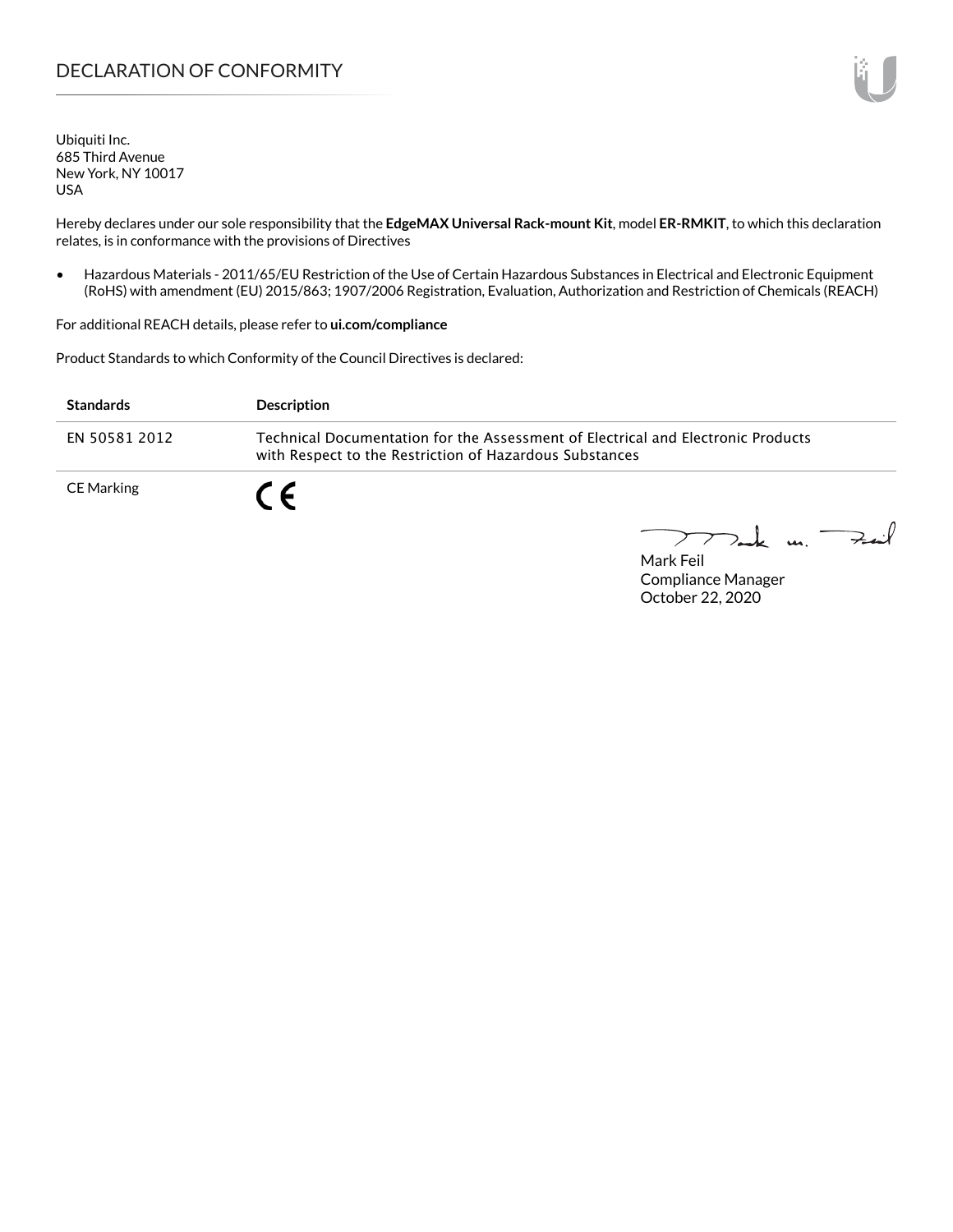# **ER-RMKIT**

### **български** [Bulgarian]

С настоящото Ubiquiti декларира, че това устройство ER-RMKIT отговаря на основните изисквания и други приложими разпоредби на Директива 2011/65/ЕС с изменение (ЕС) 2015/863.

# **Hrvatski** [Croatian]

Tvrtka Ubiquiti ovim putem izjavljuje da je ovaj uređaj ER-RMKIT u skladu s osnovnim zahtjevima i ostalim bitnim odredbama direktiva 2011/65/EU i dopunom (EU) 2015/863.

# **Čeština** [Czech]

Společnost Ubiquiti tímto prohlašuje, že zařízení ER-RM-KIT splňuje základní požadavky a jiné související podmínky směrnice 2011/65/EU a dodatku (EU) 2015/863.

# **Dansk** [Danish]

Hermed erklærer Ubiquiti, at denne ER-RMKIT-enhed overholder de essentielle krav og andre relevante bestemmelser i direktivet 2011/65/EU med tillæg (EU) 2015/863.

# **Nederlands** [Dutch]

Ubiquiti verklaart hierbij dat dit ER-RMKIT-apparaat voldoet aan de essentiële vereisten en andere relevante voorwaarden uit de Europese richtlijn 2011/65/EU en gedelegeerde richtlijn (EU) 2015/863.

# **English**

Hereby, Ubiquiti, declares that this ER-RMKIT device, is in compliance with the essential requirements and other relevant provisions of Directive 2011/65/EU with amendment (EU) 2015/863.

# **Eesti keel** [Estonian]

Käesolevaga kinnitab Ubiquiti, et antud ER-RMKIT seade vastab direktiivis 2011/65/EL välja toodud põhilistele nõuetele ning muudele asjakohastele sätetele, koos parandusega (EL) 2015/863.

# **Suomi** [Finnish]

Ubiquiti vakuuttaa täten, että tämä ER-RMKIT-laite on direktiivien 2011/65/EU ja (EU) 2015/863 oleellisten vaatimusten ja muiden ehtojen mukainen.

# **Français** [French]

Par les présentes, Ubiquiti déclare que ce dispositif ER-RM-KIT est conforme aux exigences essentielles et aux autres dispositions pertinentes de la directive 2011/65/UE avec l'amendement (UE) 2015/863.

# **Deutsch** [German]

Ubiquiti erklärt hiermit, dass dieses Gerät ER-RMKIT den grundlegenden Anforderungen und anderen relevanten Bestimmungen der Richtlinien 2011/65/EU und (EU) 2015/863 entspricht.

# **Ελληνικά** [Greek]

Δια του παρόντος η Ubiquiti δηλώνει ότι αυτή η συσκευή ER-RMKIT συμμορφώνεται με τις βασικές απαιτήσεις και άλλες σχετικές διατάξεις της Οδηγίας 2011/65/ΕΕ με την τροποποίηση (ΕΕ) 2015/863.

# **Magyar** [Hungarian]

Az Ubiquiti kijelenti, hogy a(z) ER-RMKIT számú eszköz megfelel a 2011/65/EU irányelv (EU) 2015/863. számú módosítása alapvető követelményeinek és egyéb vonatkozó rendelkezéseinek.

# **Íslenska** [Icelandic]

Ubiquiti lýsir því hér með yfir að ER-RMKIT er í samræmi við nauðsynlegar kröfur og önnur viðeigandi ákvæði í tilskipun 2011/65/EU ásamt viðbótum í (EU) 2015/863.

### **Italiano** [Italian]

Con la presente, Ubiquiti dichiara che il presente dispositivo ER-RMKIT è conforme ai requisiti essenziali e alle altre disposizioni pertinenti della direttiva 2011/65/UE con l'emendamento (UE) 2015/863.

### **Latviešu valoda** [Latvian]

Ar šo Ubiquiti paziņo, ka šī ER-RMKIT ierīce atbilst direktīvas 2011/65/ES būtiskajām prasībām un citiem atbilstošajiem noteikumiem ar grozījumu (ES) 2015/863.

# **Lietuvių kalba** [Lithuanian]

Šiuo dokumentu Ubiquiti nurodo, kad šis ER-RMKIT įrenginys atitinka pagrindinius direktyvos 2011/65/ES ir jos dalinio pakeitimo (ES) 2015/863 reikalavimus bei kitas susijusias nuostatas.

# **Malti** [Maltese]

Hawnhekk, Ubiquiti, tiddikjara li dan it-tagħmir ER-RMKIT, huwa konformi mar-rekwiżiti essenzjali u dispożizzjonijiet oħra rilevanti tad-Direttiva 2011/65/UE bl-emenda (UE) 2015/863.

# **Norsk** [Norwegian]

Ubiquiti erklærer herved at denne ER-RMKIT-enheten er i samsvar med de grunnleggende kravene og andre relevante bestemmelser i direktiv 2011/65/EU med endringer i (EU) 2015/863.

### **Polski** [Polish]

Firma Ubiquiti oświadcza, że to urządzenie ER-RMKIT jest zgodne z podstawowymi wymogami i właściwymi przepisami dyrektyw 2011/65/UE i 2015/863/UE.

# **Português** [Portuguese]

A Ubiquiti declara que este dispositivo ER-RMKIT está em conformidade com os requisitos essenciais e outras disposições relevantes da diretiva 2011/65/UE com a alteração 2015/863 (UE).